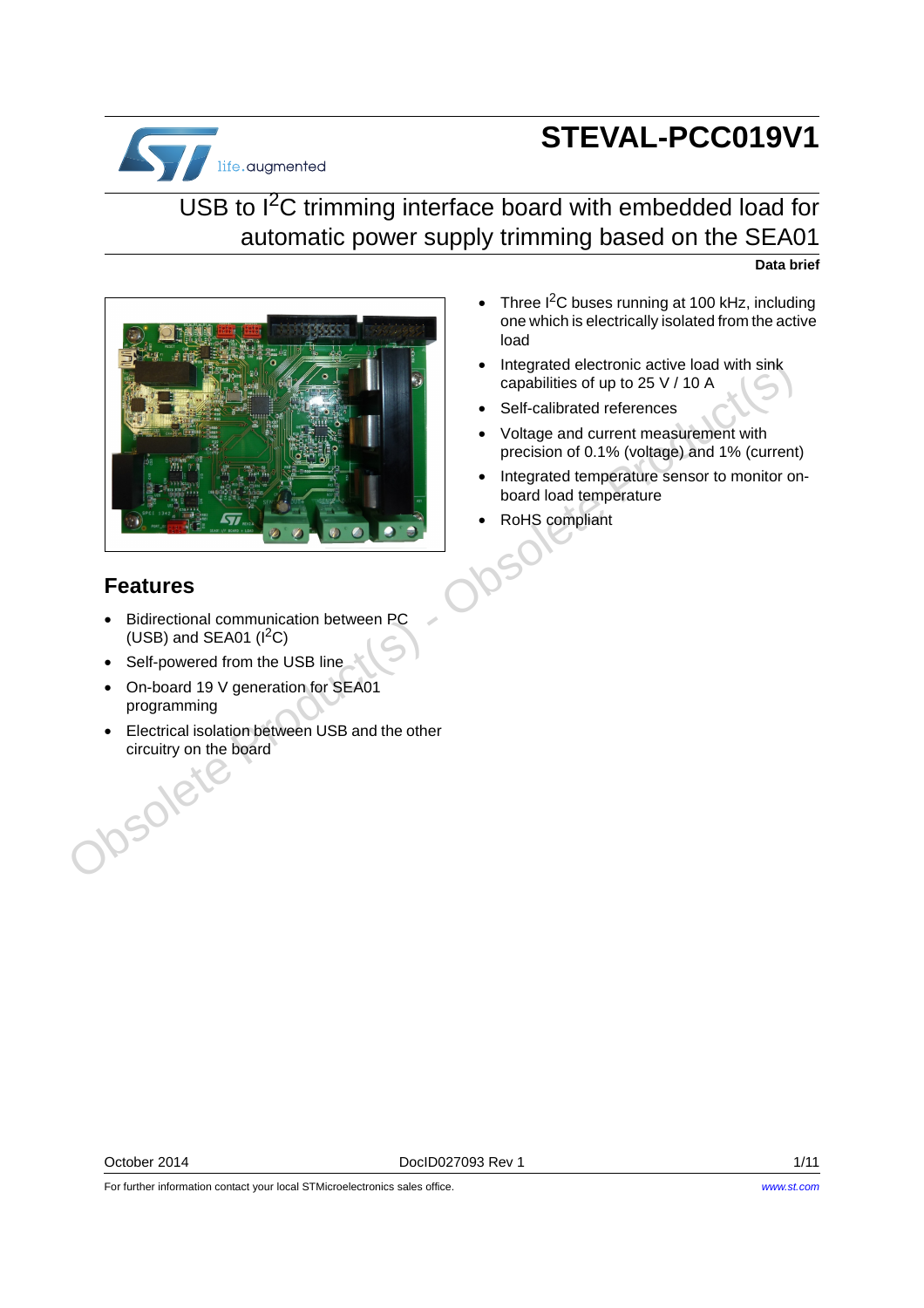### **1 Description**

The STEVAL-PCC019V1 is an evaluation tool used to interface a Windows®-based PC with digitally trimmable products like the SEA01 constant voltage and current controller with online digital trimming from STMicroelectronics. It functions basically as a bidirectional bridge between USB and  $I<sup>2</sup>C$  buses. The board also embeds an active CC/CV load to trim SEA01-based power supplies without the need for external instruments (such as supply, voltmeter, active load).

The STEVAL-PCC019V1 is self-supplied via the 5 V from the USB connector.

Three isolated DC-DC modules are used to provide the correct supplies to the remaining parts of the board, maintaining the isolation between the PC and target sides.

The board is also capable of providing the target device (SEA01) with a  $V_{CC}$  voltage high enough to program NVM (in cases where the supply is < 17 V).

Communication between the STEVAL-PCC019V1 and the PC is managed by a standard serial peripheral, converting the USB connection into a virtual COM port.

The RX and TX signals are then isolated using opto-couplers and connected to the STM32 microcontroller, ensuring that the USB port and the remaining parts of the board are isolated from the mains.

The microcontroller is the heart of the system, and it is in charge of performing conversion between the UART and  $I^2C$  protocols. The STM32 manages the UART to  $I^2C$  conversion allowing bidirectional communication between the PC and the target device.

The I<sup>2</sup>C speed is set to 100 KHz (the maximum speed allowed by the SEA01).

In order to fulfill all possible SEA01 application needs, the board embeds three  $I^2C$  ports, one of which is also isolated from the 2 others (depending on whether the SEA01 is put on primary or secondary). This allows trimming of the SEA01 in various configurations (primary, secondary side), or even multiple SEA01 chips. The is soleted UC-DC modules are used to provide the correct supplies to the remaining parts of the board, maintaining the isolation between the PC and target sides.<br>The board is also capable of providing the larget evice

A companion evaluation board (STEVAL-ISA161V1) which includes the SEA01 as secondary side CV/CC controller can be interfaced with the STEVAL-PCC019V1 to test the<br>benefits of digital trimming in a real application. benefits of digital trimming in a real application.

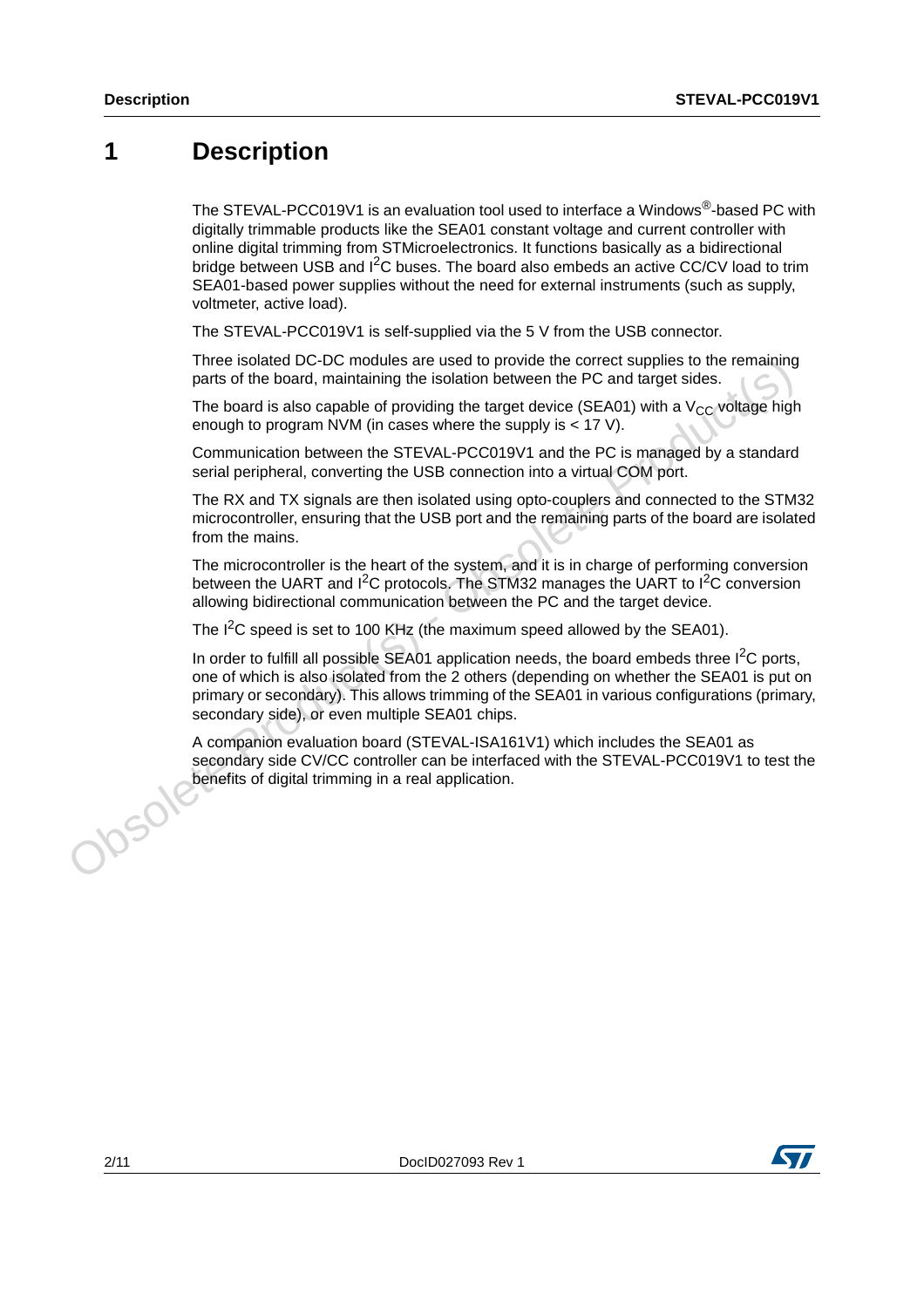### **2 GUI features**

The main purpose of the associated GUI is to perform trimming operations for the SEA01 to a desired setting point (both voltage and current limitation). Trimming parameters can be read, and also changed, on the fly.

In addition, in a second step the GUI can also be used to manually verify the trimming calibration by operating the supply in CC or CV mode, without any external instruments.





Another interesting feature of the GUI is the embedded characteristic curve tracer.

This allows the display of the power supply behavior almost instantaneously by simply pressing a button. Both CC and CV modes of operation are supported.



#### **Figure 2. GUI curve tracer**

Because on-board heatsink is relatively small, its temperature is also monitored to protect the load.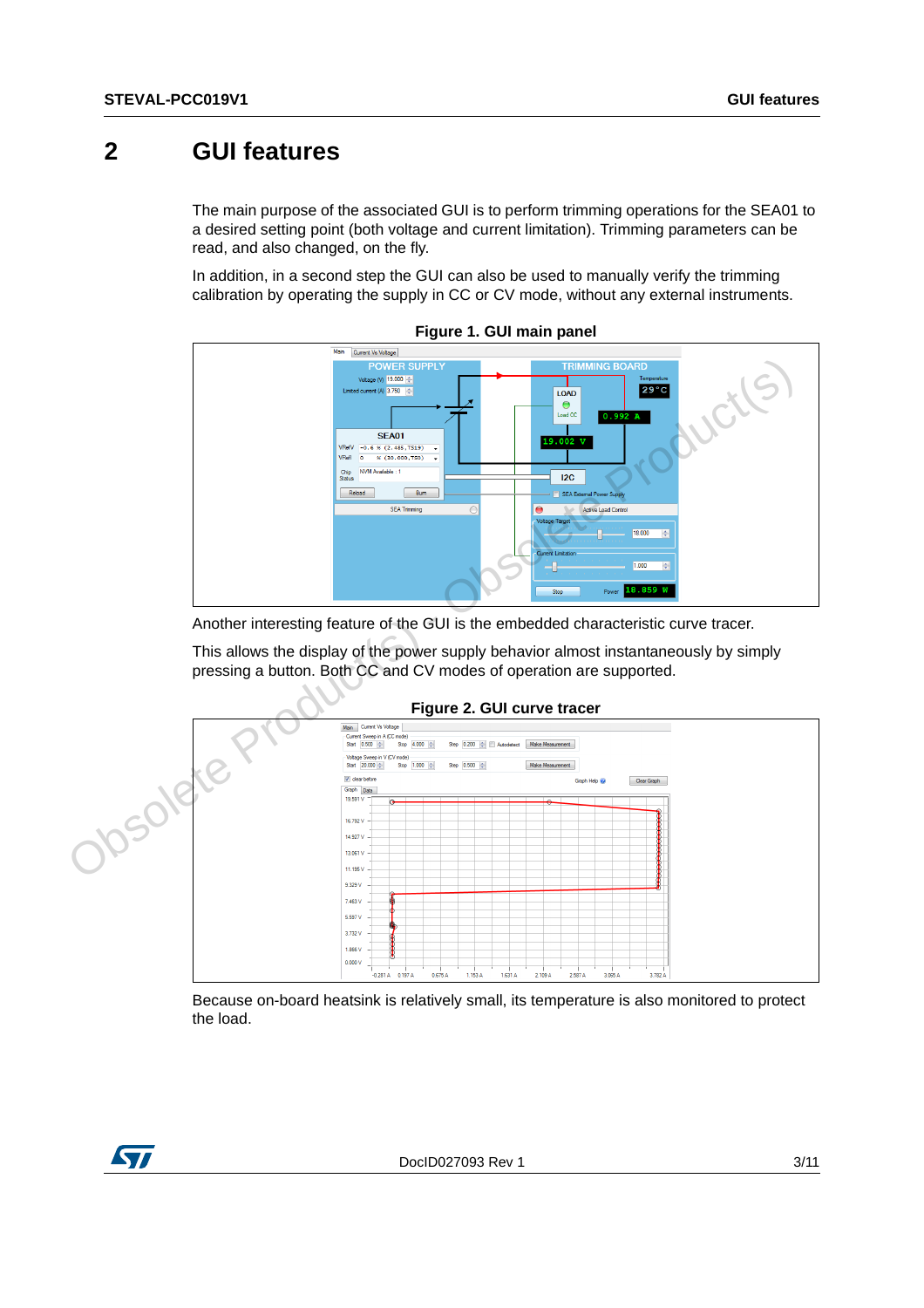## **3 Schematic diagrams**





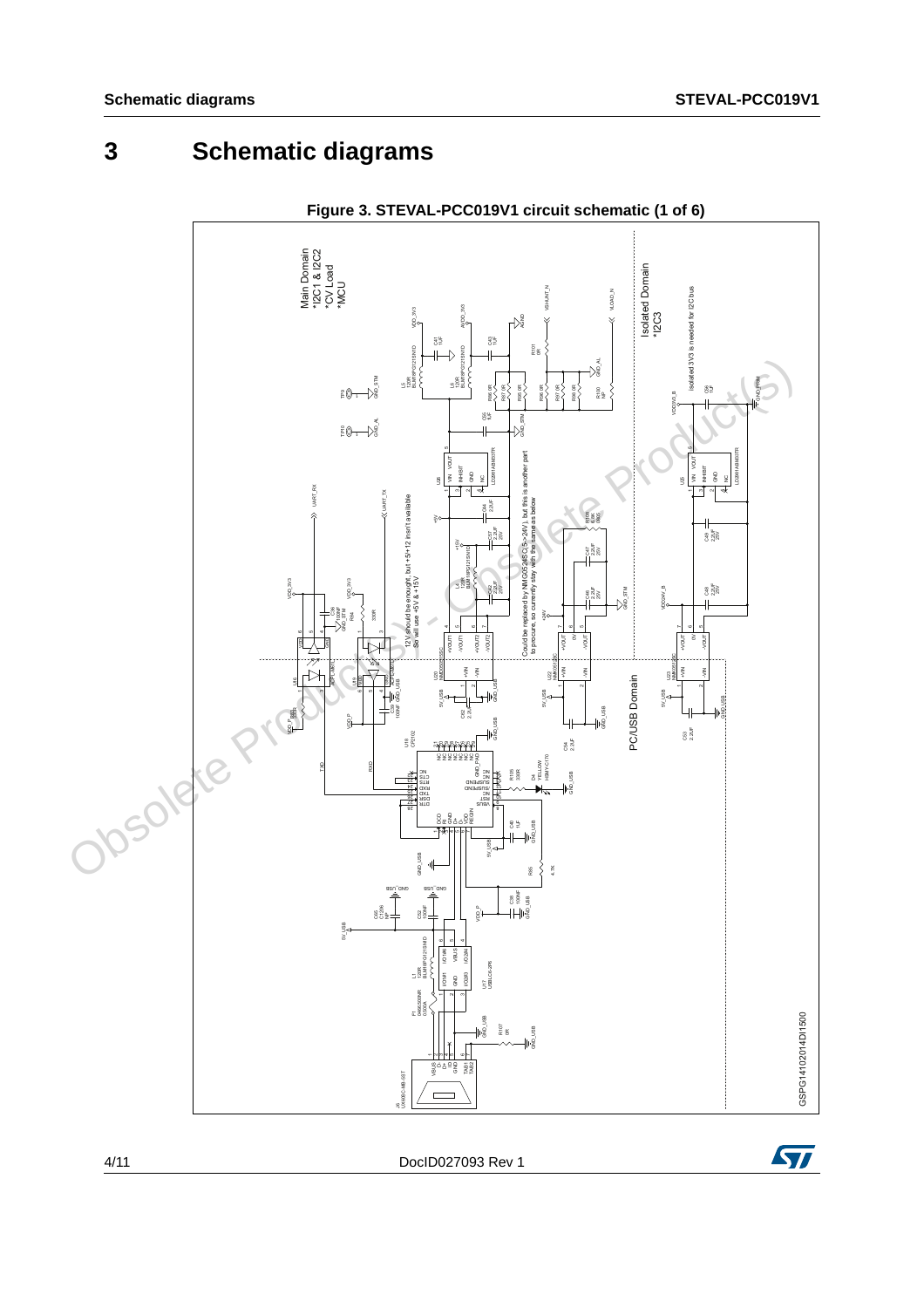





DocID027093 Rev 1 5/11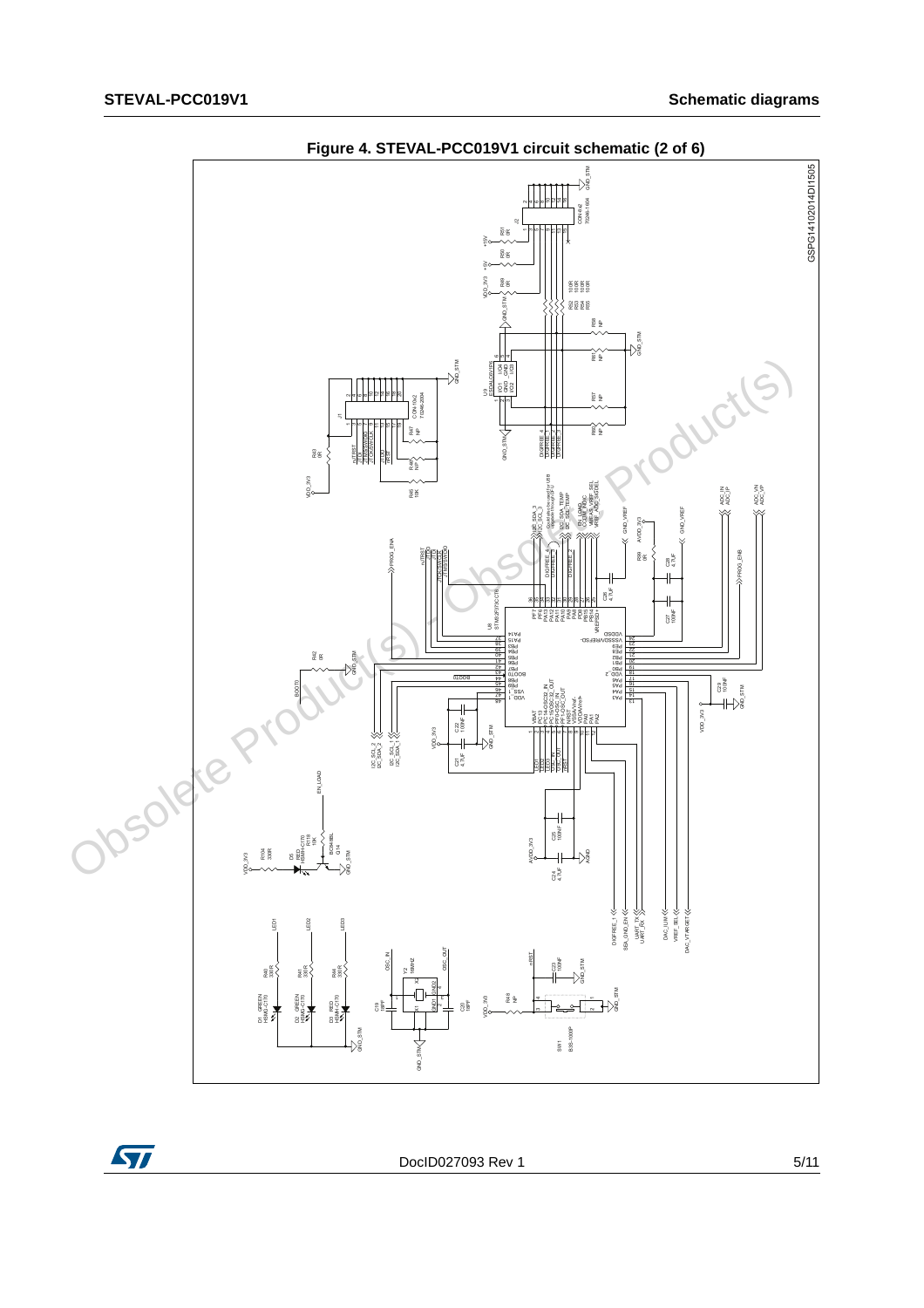

**Figure 5. STEVAL-PCC019V1 circuit schematic (3 of 6)** 



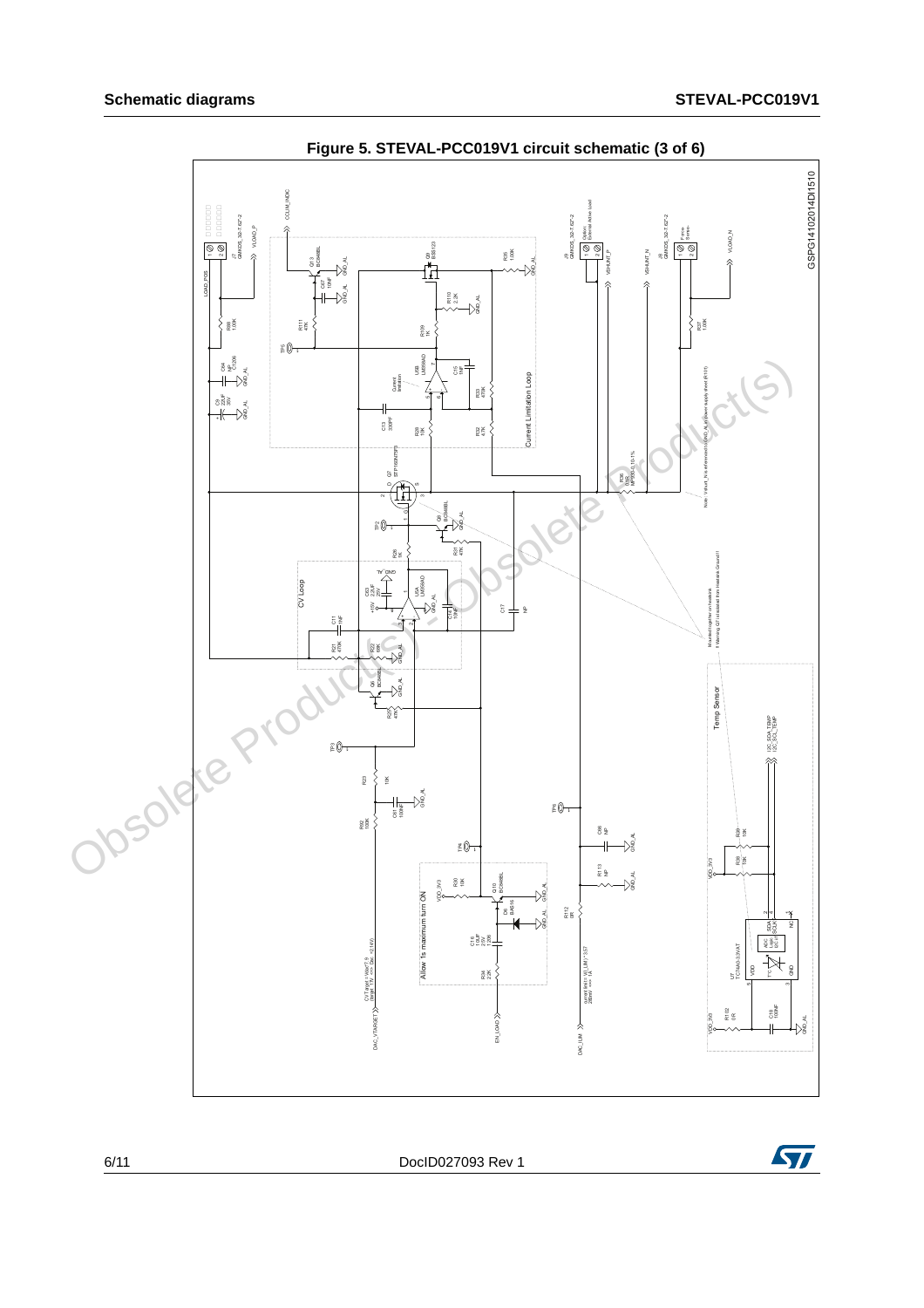

**Figure 6. STEVAL-PCC019V1 circuit schematic (4 of 6)**



DocID027093 Rev 1 7/11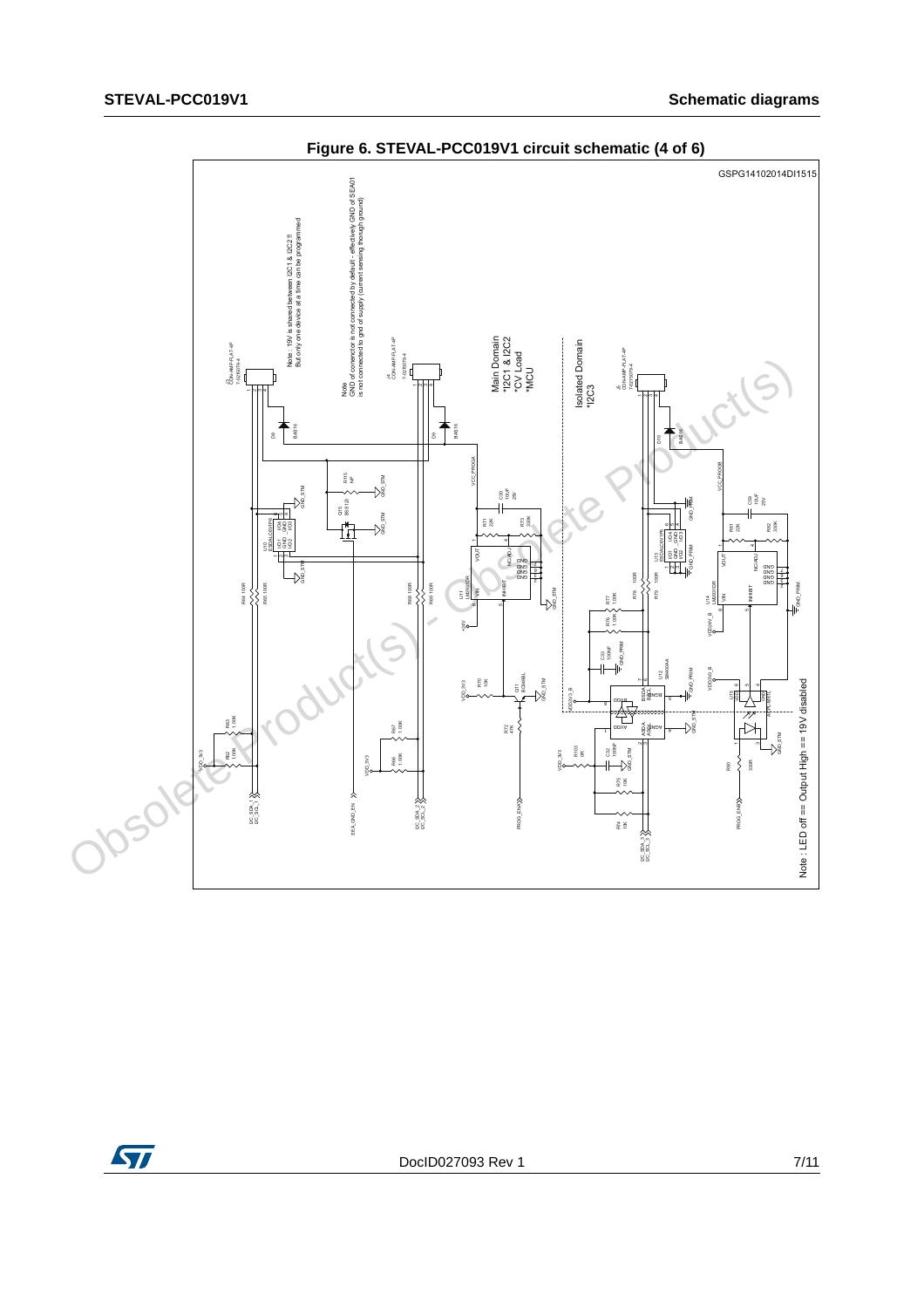

**Figure 7. STEVAL-PCC019V1 circuit schematic (5 of 6)**

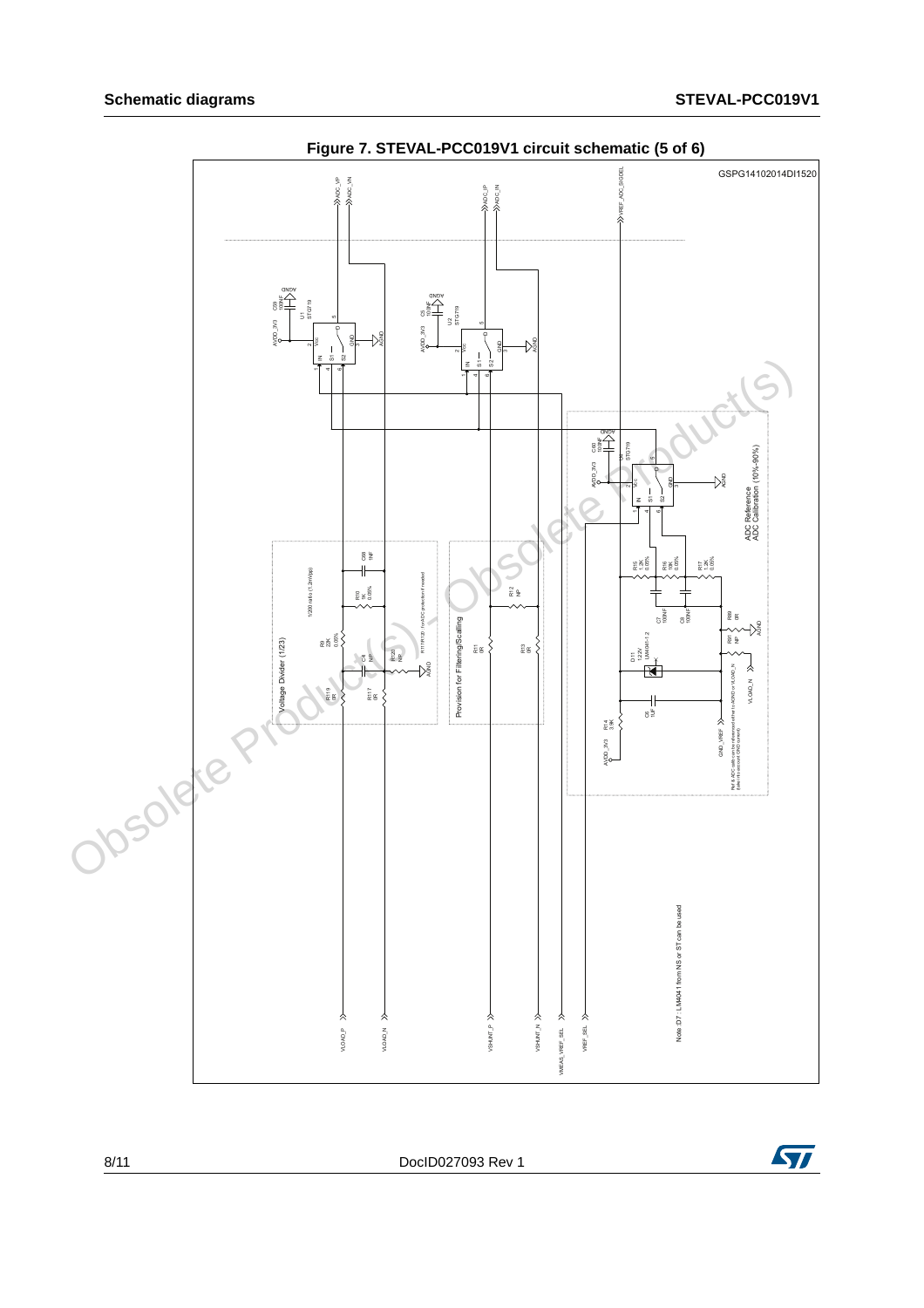

**Figure 8. STEVAL-PCC019V1 circuit schematic (6 of 6)**

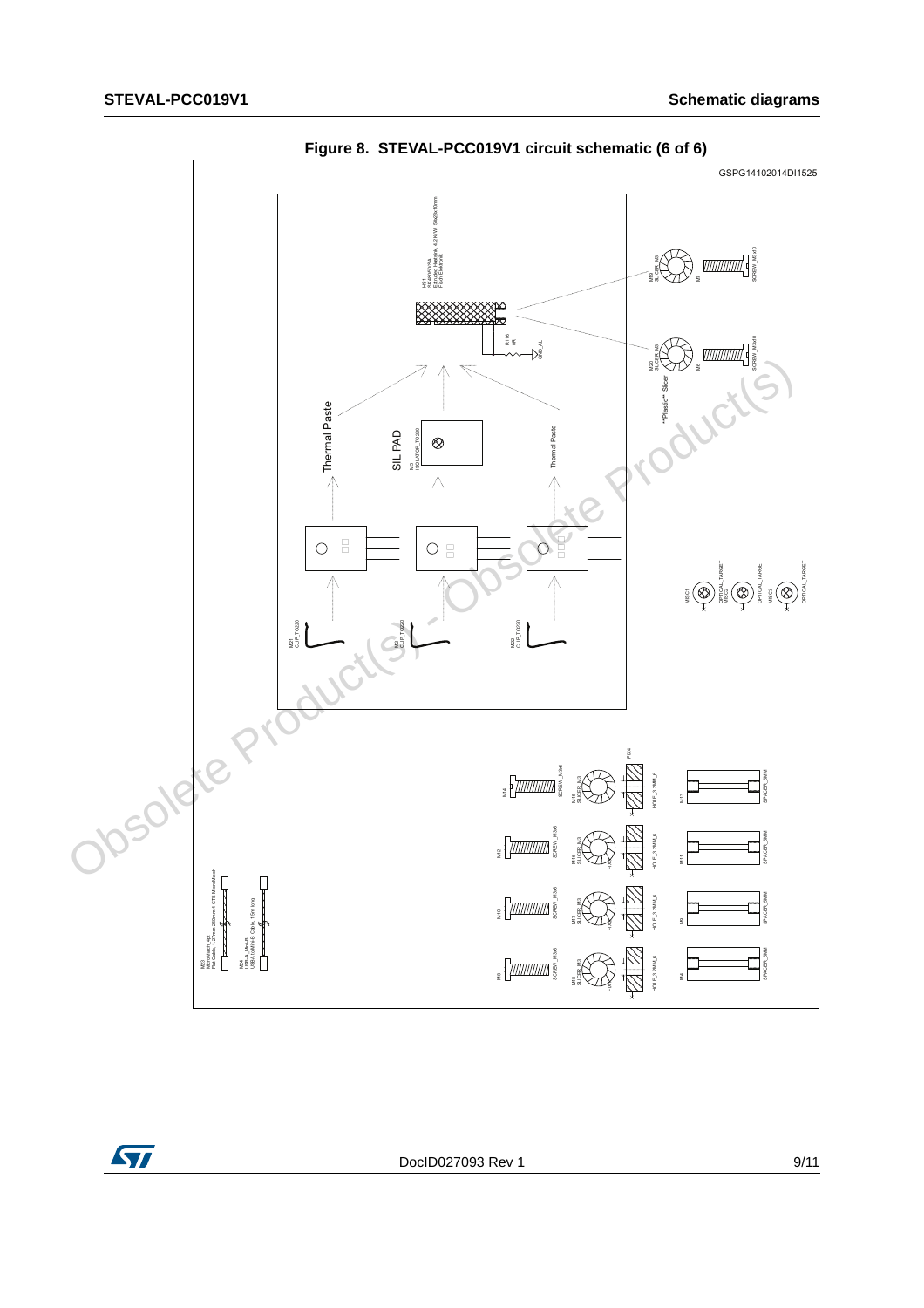# **4 Revision history**

|  | Table 1. Document revision history |  |  |
|--|------------------------------------|--|--|
|--|------------------------------------|--|--|

| Date        | <b>Revision</b> | <b>Changes</b>   |
|-------------|-----------------|------------------|
| 22-Oct-2014 |                 | Initial release. |

| Obsolete Product(s) - Obsolete Product(s) |  |
|-------------------------------------------|--|
|                                           |  |
|                                           |  |